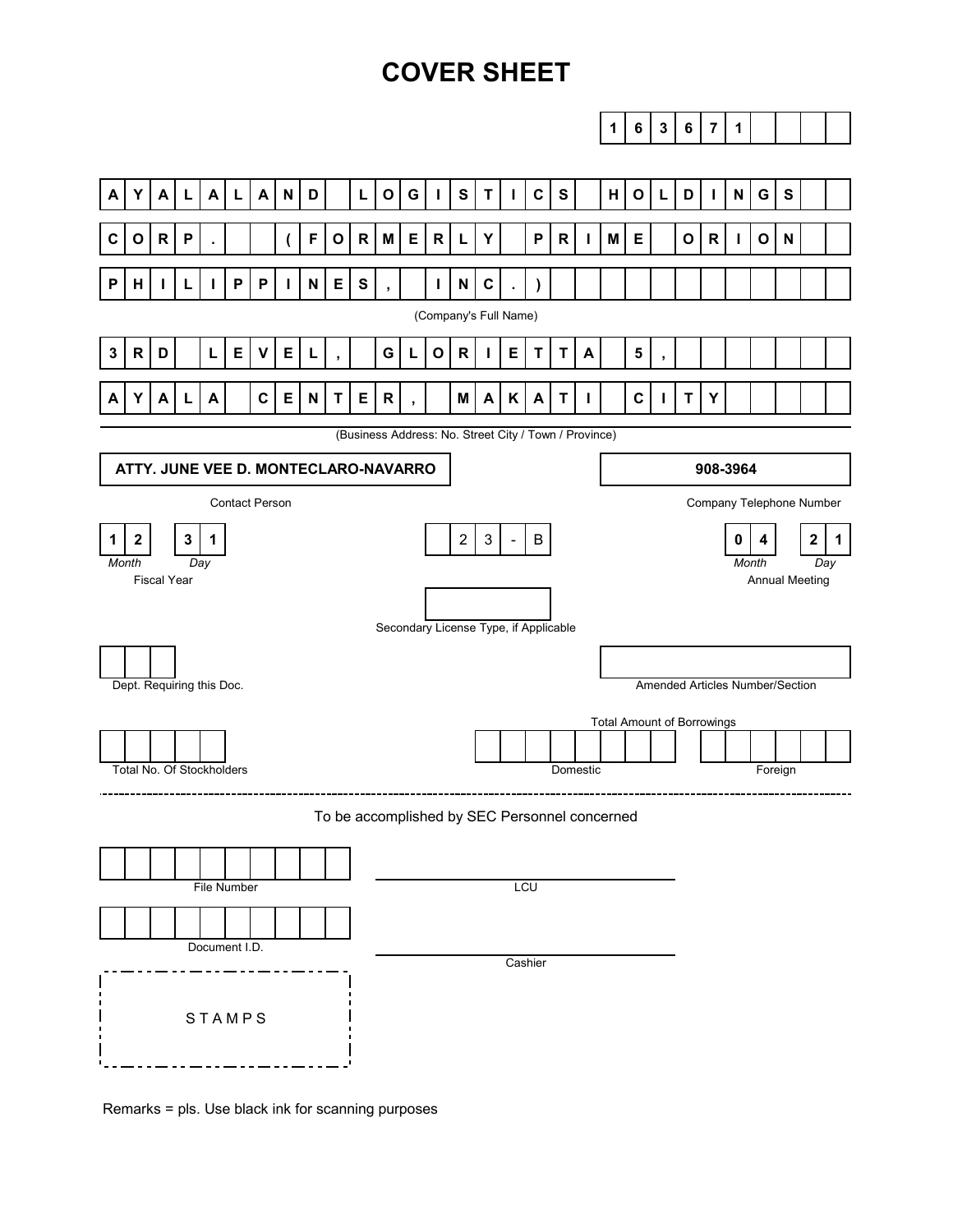#### **SECURITIES AND EXCHANGE COMMISSION Metro Manila, Philippines**

## **FORM 23-B**

### **REVISED**

#### **STATEMENT OF CHANGES IN BENEFICIAL OWNERSHIP OF SECURITIES**

Check box if no longer subject **Filed pursuant to Section 23 of the Securities Regulation Code** 

to filing requirement

| 1. Name and Address of Reporting Person |                                         | 2. Issuer Name and Trading Symbol                               |        |                         |                                                                                            | 7. Relationship of Reporting Person to Issuer |                       |                              |                 |  |  |  |
|-----------------------------------------|-----------------------------------------|-----------------------------------------------------------------|--------|-------------------------|--------------------------------------------------------------------------------------------|-----------------------------------------------|-----------------------|------------------------------|-----------------|--|--|--|
|                                         |                                         |                                                                 |        |                         |                                                                                            |                                               |                       | (Check all applicable)       |                 |  |  |  |
| Tomeldan                                | Maria Rowena Manhit                     | AyalaLand Logistics Holdings Corp. (ALLHC)                      |        |                         |                                                                                            |                                               | $\sqrt{ }$            |                              |                 |  |  |  |
| (Last)                                  | (Middle)<br>(First)                     | 3. Tax Identification<br>5. Statement for                       |        |                         |                                                                                            |                                               | Director              |                              | 10% Owner       |  |  |  |
|                                         |                                         | Number                                                          |        | Month/Year              |                                                                                            |                                               | $\sqrt{ }$<br>Officer |                              | Other           |  |  |  |
|                                         |                                         |                                                                 |        |                         |                                                                                            |                                               | (give title below)    |                              | (specify below) |  |  |  |
| 22 Lakandula St. Ayala Heights          |                                         | 108-728-659                                                     |        | Jan-22                  |                                                                                            |                                               |                       | President                    |                 |  |  |  |
| (Street)                                |                                         | . Citizenship                                                   |        | . If Amendment, Date of |                                                                                            |                                               |                       |                              |                 |  |  |  |
|                                         |                                         |                                                                 |        | Original (MonthYear)    |                                                                                            |                                               |                       |                              |                 |  |  |  |
|                                         |                                         |                                                                 |        |                         |                                                                                            |                                               |                       |                              |                 |  |  |  |
| Quezon City                             |                                         | Filipino                                                        |        |                         |                                                                                            |                                               |                       |                              |                 |  |  |  |
| (City)                                  | (Province)<br>(Postal Code)             |                                                                 |        |                         |                                                                                            |                                               |                       |                              |                 |  |  |  |
|                                         |                                         | Table 1 - Equity Securities Beneficially Owned                  |        |                         |                                                                                            |                                               |                       |                              |                 |  |  |  |
| <b>Class of Equity Security</b>         |                                         | 4. Securities Acquired (A) or Disposed of (D)<br>2. Transaction |        |                         | 3. Amount of Securities Owned at End 4 Ownership Form:<br>6. Nature of Indirect Beneficial |                                               |                       |                              |                 |  |  |  |
|                                         |                                         | Date                                                            |        |                         |                                                                                            | of Month                                      |                       | Direct (D) or Indirect (I) * | Ownership       |  |  |  |
|                                         |                                         | (Month/Day/Year)                                                |        |                         |                                                                                            | <b>Number of Shares</b>                       |                       |                              |                 |  |  |  |
|                                         |                                         |                                                                 | Amount | $(A)$ or $(D)$          | Price                                                                                      |                                               |                       |                              |                 |  |  |  |
|                                         | Common Shares (with P1.00 par value/sh) | Beg. Balance                                                    |        |                         |                                                                                            | $0.00\%$                                      | 149,002               | D-2 shares                   |                 |  |  |  |
|                                         |                                         | (as of 6/11/2020)                                               |        |                         |                                                                                            |                                               |                       | 1-43,000 shares              | Held thru PCD   |  |  |  |
|                                         |                                         |                                                                 |        |                         |                                                                                            |                                               |                       | I - 106,000 shares           | 2(A)            |  |  |  |
|                                         |                                         |                                                                 |        |                         |                                                                                            |                                               |                       |                              |                 |  |  |  |
|                                         |                                         | 26/01/2022                                                      | 50,000 | Α                       | P5.90                                                                                      |                                               |                       |                              |                 |  |  |  |
|                                         |                                         |                                                                 |        |                         |                                                                                            |                                               |                       |                              |                 |  |  |  |
|                                         |                                         |                                                                 |        |                         |                                                                                            |                                               |                       |                              |                 |  |  |  |
|                                         |                                         | End. Balance                                                    |        |                         |                                                                                            | 0.00%                                         | 199,002               | $D - 2$ shares               |                 |  |  |  |
|                                         |                                         | (as of 1/26/2022)                                               |        |                         |                                                                                            |                                               |                       | - 43,000 shares              | Held thru PCD   |  |  |  |
|                                         |                                         |                                                                 |        |                         |                                                                                            |                                               |                       | 1 - 156,000 shares           | 2 (A)           |  |  |  |
|                                         |                                         |                                                                 |        |                         |                                                                                            |                                               |                       |                              |                 |  |  |  |

(Print or Type Responses)

**If the change in beneficial ownership is 50% of the previous shareholdings or is equal to 5% of the outstanding capital stock of the issuer, provide the disclosure requirements set forth on page 3 of this form.**

Reminder: Report on a separate line for each class of equity securities beneficially owned directly or indirectly.

(1) A person is directly or indirectly the beneficial owner of any equity security with respect to which he has or shares:

(A) Voting power which includes the power to vote, or to direct the voting of, such security; and/or

(B) Investment power which includes the power to dispose of, or to direct the disposition of, such security.

(2) A person will be deemed to have an indirect beneficial interest in any equity security which is:

(A) held by members of a person's immediate family sharing the same household;

(B) held by a partnership in which such person is a general partner;

(C) held by a corporation of which such person is a controlling shareholder; or

(D) subject to any contract, arrangement or understanding which gives such person voting power or investment power with respect to such security.